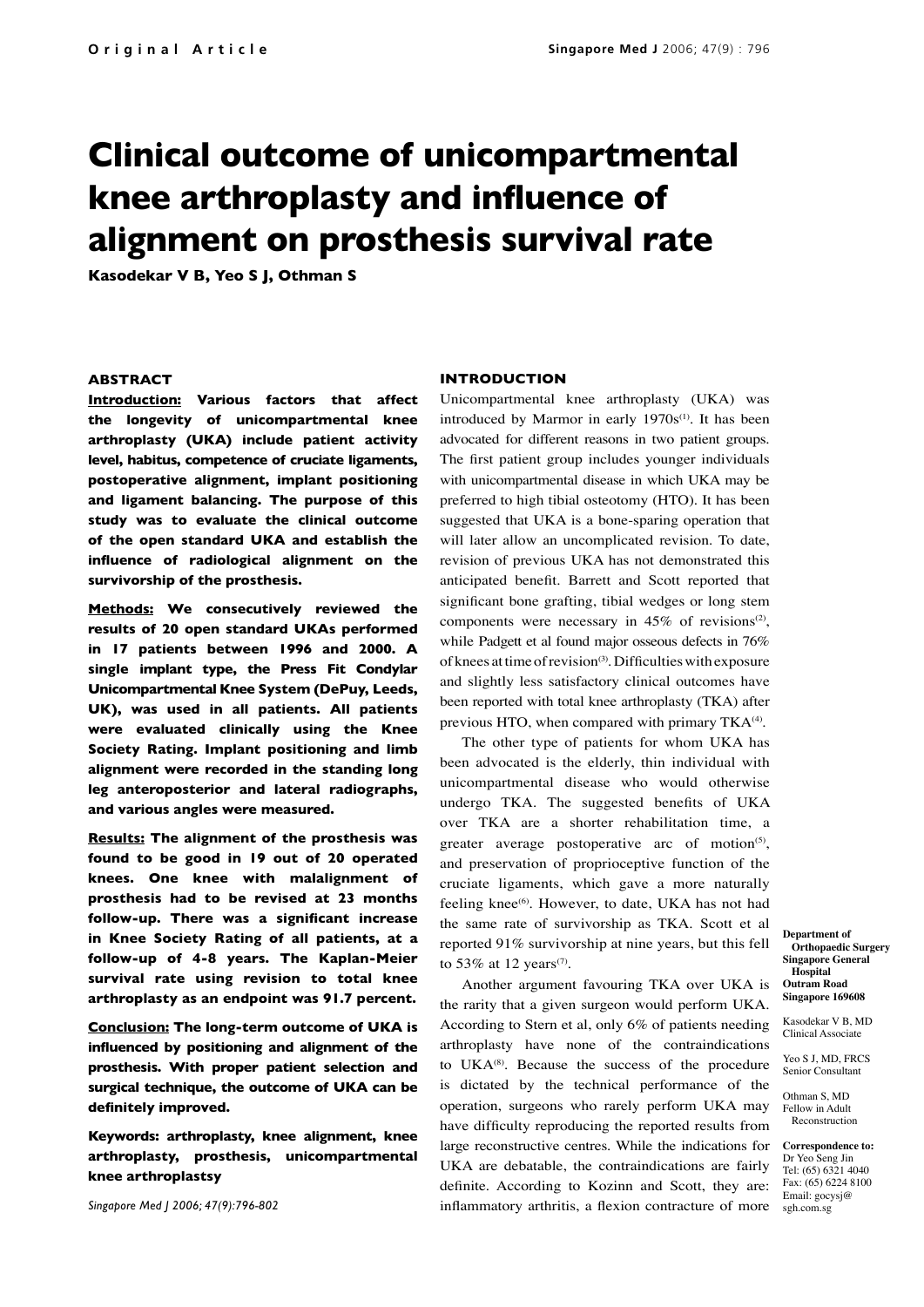than 5 degrees, a preoperative arc of motion of less than 90 degrees, angular deformity of more than 15 degrees, significant cartilaginous erosions in weight-bearing areas of the opposite compartment, anterior cruciate ligament deficiency, and exposed subchondral bone beneath the patella $^{(9)}$ .

Although several authors have reported more than 90% survivorship at ten years(10-13), Insall and Aglietti reported a  $28\%$  revision rate in 24 knees<sup>(14)</sup>, with an average six years follow-up $(14)$ . Laskin reported that only 65% of his patients had significant pain relief, and revision was needed in eight of 37 knees  $(21\%)^{(15)}$ . Other authors have shown variability in the failure rate at intermediate-term and long-term follow-up. This variability continues to contribute to the controversy about clinical outcome of UKA.

The causes of early failure are multifactorial and include poor patient selection and surgical technique<sup>(16)</sup>, inadequate implant design $(17)$ , polyethylene wear $(18)$ , inaccurate instrumentation $(19)$  and poor understanding of knee kinematics. With improvement in all these aspects, long-term studies in the 1990s found that the survivorship of an UKA approaches that of  $TKA^{(20)}$ . The studies also identified various factors that affect the longevity of UKA and these include: patient activity level, habitus, competence of cruciate ligaments, postoperative alignment and implant positioning, and ligament balancing. While the adversities in the first three factors can be avoided by proper patient selection, the surgeon decides on the final alignment and ligament balancing with proper surgical technique and hence the long-term outcome of UKA. The purpose of this study was to evaluate the clinical outcome of the open standard UKA, and establish the influence of alignment on long-term survivorship of the prosthesis.

### **METHODS**

We reviewed the results of 20 consecutive open standard UKAs performed in 17 patients between 1996 and 2000. The surgeries were performed in a tertiary care government hospital in Singapore by the senior author. The patient demographics are listed in Table I. Of the 17 patients (20 knees), one died and one was lost to follow-up, leaving us with 15 patients and 18 knees.

The surgical approach involved a formal medial parapatellar arthrotomy of 15-20 cm in length. Medial osteophytes were removed from the femur and tibia but no ligamentous release was performed. The tibial resection was made perpendicular to its long axis with an extra-medullary guidance system, while the distal femoral resection was based on an intra-medullary rod. The posterior femoral resection then created a

**Table I. Summary of patient demographics in open unicompartmental knee arthroplasty.**

| Parameter                 | Open UKA                 |
|---------------------------|--------------------------|
| Number of patients        | 20                       |
| Age (range)               | 59.6 years (47-73 years) |
| Male:female ratio         | 1:19                     |
| Weight (range)            | 62.7 kg (39-84 kg)       |
| Right: left ratio         | 11:9                     |
| Medial: lateral UKA       | 19:1                     |
| All poly:metal back ratio | 18:2                     |

flexion gap equal to the extension space. Thickness of the polyethylene was adjusted to ensure a wellbalanced knee capable of full extension.

A single implant type, the Press Kit Condylar Unicompartmental Knee System (DePuy, Leeds, UK) was used in all patients. This was a fixed-bearing design with an all-polyethylene tibial component. A metal-backed tibial component option was available when the combined tibial component thickness is 10 mm and above. Both femoral and tibial components were cemented in all cases. All patients were evaluated clinically using the Knee Society Rating(21), which included pain, range of motion and stability and functional score, preoperatively and postoperatively at their latest follow-up.



**Fig. 1** Postoperative (a) AP and (b) lateral radiographs of UKA done in 1996.

All the patients had anteroposterior (AP) and lateral radiographs of the knees taken preoperatively, three months postoperatively, and yearly. Although there were a series of follow-up radiographs, we compared the radiographs at the latest follow-up (Fig. 1). The radiographs were standardised to avoid any aberrations arising from knee rotation. In the AP weight-bearing view, the knee was in full extension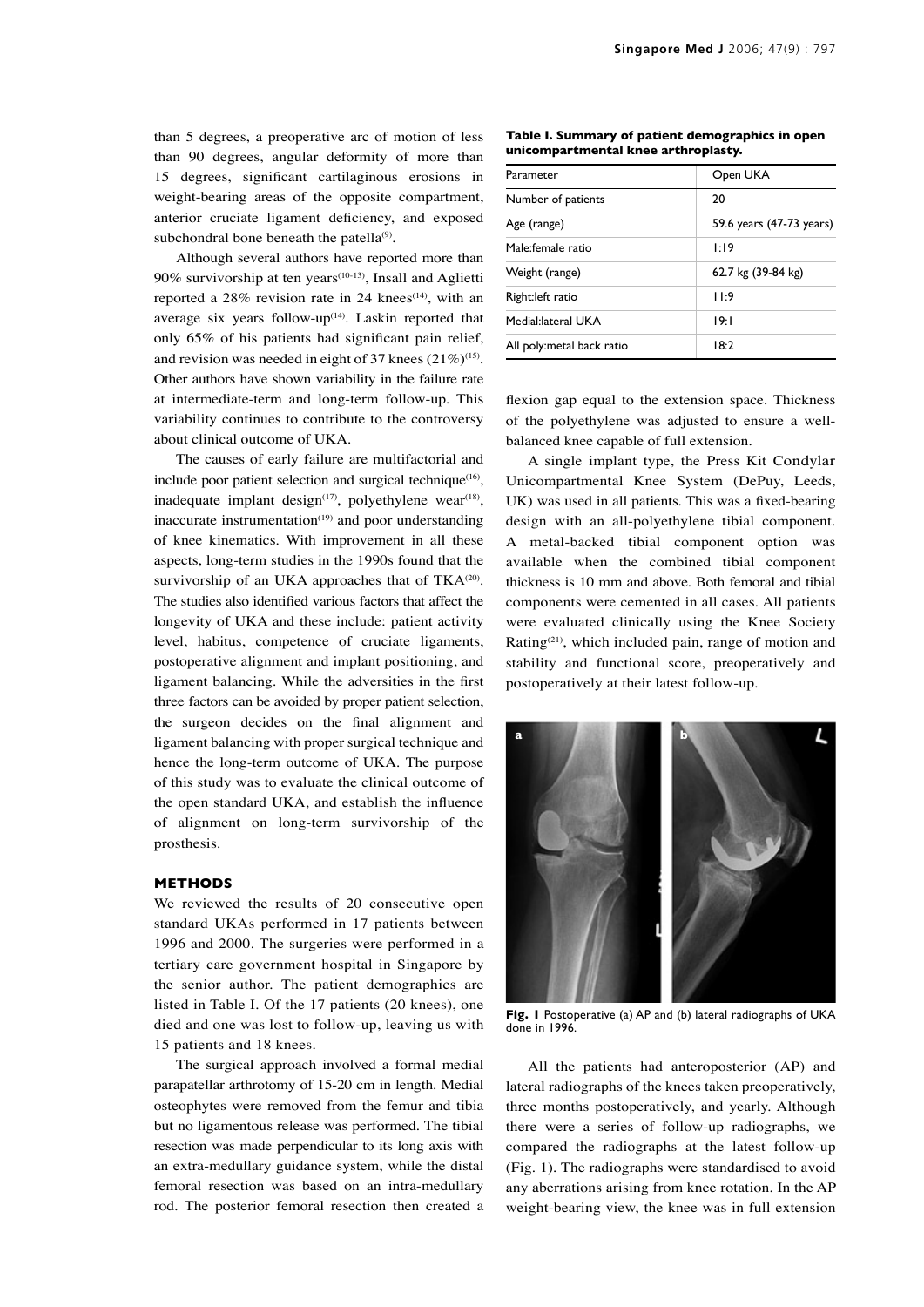

**Fig. 2** Radiographical parameters evaluated on AP and lateral view are: (a) tibiofemoral angle; (b) femoral joint line orientation; (c) tibial joint line orientation; (d) prosthesis-tibial angle; (e) posterior tibial slope.



**Fig. 3** Kennedy and White zone-specific criteria for limb alignment.

and the patella was centralised over the trochlea. The lateral view was taken with the knee in 45 degrees of flexion. Pre- and postoperative radiographs were compared and the following parameters were evaluated: (1) tibiofemoral angle; (2) distal femoral joint line orientation; (3) proximal tibial joint line orientation; (4) prosthesis-tibial angle in the coronal plane and (5) posterior tibial slope angle (Fig. 2).

We also defined our radiographical objectives for the above parameters based on the available outcome studies. For the limb alignments, we adopted the zonespecific criteria, which was originally described by Kennedy and White<sup>(22)</sup>, and subsequently modified by Perkins and Gunckle<sup>(23)</sup>. The alignments were classified according to the zone on the tibial plateau, through which the mechanical axis passes: (1) zone 0 corresponds to a tibiofemoral angle of 3-7 degrees varus; (2) zone 1, 0-2 degrees varus; (3) zone 2, 1-2 degrees valgus; (4) zone C, 3-6 degrees valgus; (5) zone 3, 7-10 degrees valgus; (6) zone 4, 11-14.5 degrees and (7) zone 5, >15 degrees valgus (Fig. 3). It has been found that the patients with a tibiofemoral angle of 1-6 degrees valgus had the longest survivorship.

Besides the tibiofemoral angle, we also measured the postoperative joint line orientation. Normally, there is 3 to 4 degrees of varus inclination with respect to tibial axis<sup> $(24)$ </sup>. After UKA, the proximal tibial joint line orientation is solely determined by the relative height of the medial to the lateral tibial plateau. For UKA, which is a surface replacement, our objective is to implant the medial tibial plateau 2 mm below the lateral plateau<sup>(25)</sup>, with 2 to 5 degrees of varus tibial inclination. Similarly, a normal distal femoral joint line carries approximately 8 to 9 degrees of anatomic valgus. In an UKA, the femoral joint line is dependent on the relative depth of the medial femoral component to that of intact lateral condyle. We accept values between 7 to 10 degrees of valgus as ideal to complement our varus tibial inclination. It is important to note that the joint line orientation can vary independently to the tibiofemoral angle.

The position of tibial implant (prosthesis-tibial angle) is also important, irrespective of the tibiofemoral angle and joint line orientation achieved. In the coronal plane, the medial tibial plateau is resected perpendicular to the axis of the tibia. Based on a previous outcome study $(26)$ , we defined the range of prosthesis-tibial angle of 87 to 93 degrees as being optimal. Finally, we also aimed to restore the posterior tibial slope in the sagittal plane. We based our values on the study by Moller et al who found that the anatomical reconstruction of the posterior tibial slope gave the best outcome $(27)$ . In their cadaveric study, the majority of the specimens had a posterior tibial slope of 8 to 11 degrees, with a median of 10 degrees to the anatomical axis of the tibia. The ideal measurements are observed in follow-up of a case at eight years (Fig. 4).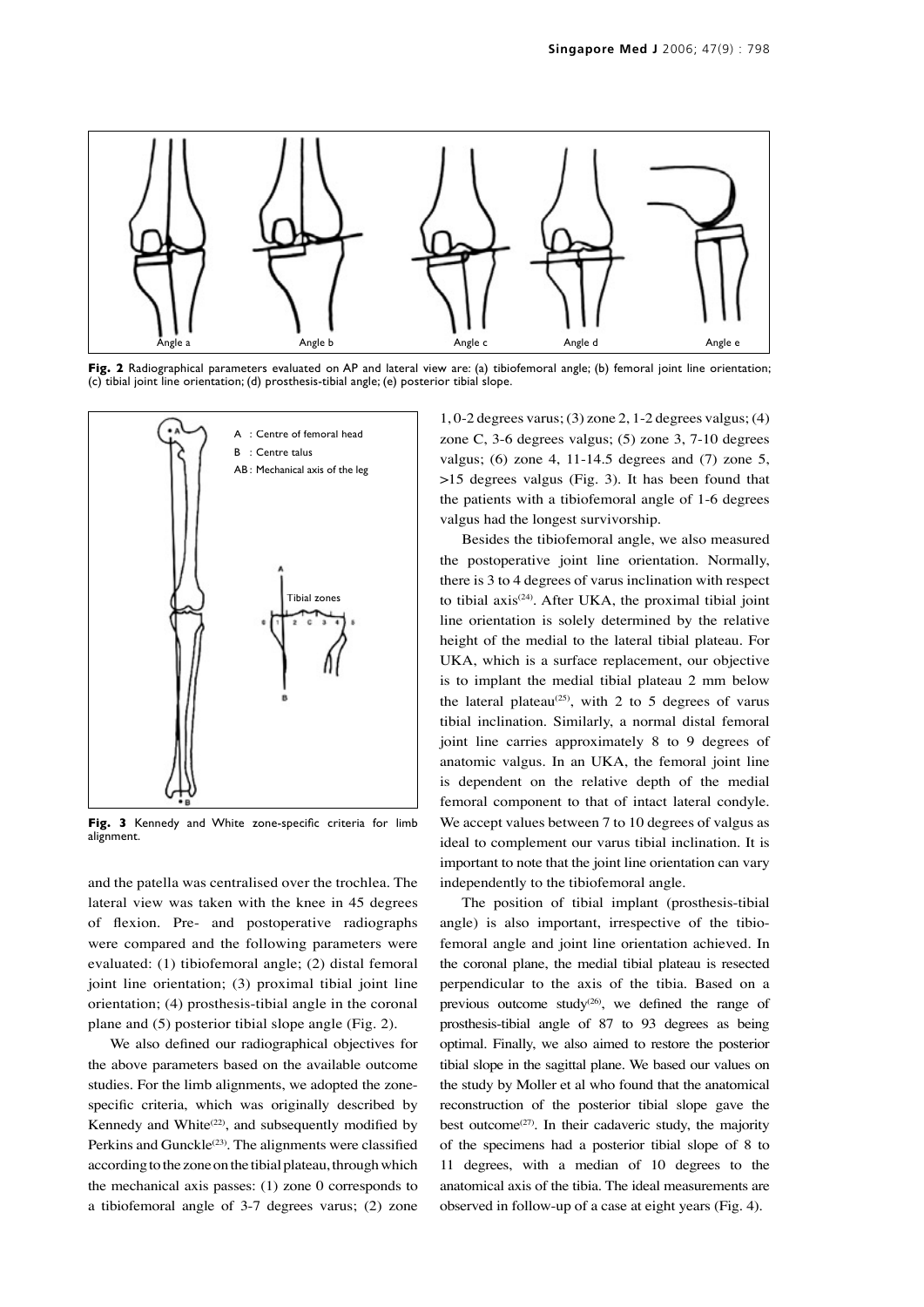

**Fig. 4** Postoperative radiographs of UKA done in a 56-year-old man shows ideal alignment angles and excellent range of movement. (Patient had preoperative knee score and functional score of 56 and 50, and postoperatives score of 96 and 94, respectively)

The Kaplan-Meier four-year survivorship analysis was done and we included the knee of the deceased in this analysis, as the patient did not have any problems with the knee before death. The person lost to follow-up after six years was also included in the survivorship analysis. The statistical analysis was done using Statistical Package for the Social Sciences (SPSS) version 10.1.3 (Chicago, IL, USA). For the Knee Society Rating, the mean preoperative and postoperative values were compared using the two-tailed t-test with the significance level set at the p<0.05. In addition, the Knee Society knee score was also analysed using the chi-square test. The survival of the prosthesis was determined using Kaplan-Meier survival rate at the end of four years, with revision to total knee arthroplasty as the endpoint.

## **RESULTS**

The radiographical alignment analysis showed that postoperatively, the distal femur joint line orientation was at a mean angle of 7 degrees valgus (range 5-11 degrees valgus) with 2.5 standard deviation (SD) (ideal value in 85%). The proximal tibial joint line was at 3.2 degrees varus (range 2-5 degrees varus) with 1.2 SD (ideal value in 100%). The prosthesis tibial angle was 2.2 degrees varus (range 1-3 degrees varus) with 1.0 SD (ideal value in 100%), and the posterior slope of tibia was at 8.4 degrees (range, 6-11 degrees) with 2.6 SD (ideal value in 90%). 100% of patients fulfilled three or more criteria (Table II).

**Table II. Measurement of various angles in UKA.**

| Mean preoperative alignment                                       | 2.8 degrees varus (SD 2.5)<br>range 13 degrees varus -<br>8 degrees valgus |
|-------------------------------------------------------------------|----------------------------------------------------------------------------|
| Mean postoperative alignment                                      | 2.3 degrees valgus (SD 2)<br>range I degree varus -<br>8 degrees valgus    |
| Proportion with ideal value<br>1-6 degrees valgus                 | $17/20 = 85%$                                                              |
| Mean distal femoral angle                                         | 7 degrees valgus (SD 2.5)<br>range 5-11 degrees valgus                     |
| Proportion with ideal value<br>7-10 degrees valgus                | $17/20 = 85%$                                                              |
| Mean proximal tibial angle                                        | 3.2 degrees varus (SD 1.2)<br>range 2-5 degrees varus                      |
| Proportion with ideal value<br>2-5 degrees varus                  | $20/20 = 100%$                                                             |
| Mean prosthesis tibial angle                                      | 2.2 degrees varus (SD 1.0)<br>range 1-3 degrees varus                      |
| Proportion with ideal value<br>3 degrees varus - 3 degrees valgus | $20/20 = 100%$                                                             |
| Mean posterior slope                                              | 8.4 degrees (SD 2.6)<br>range 6-11 degrees                                 |
| Proportion with ideal value<br>8-11 degrees slope                 | $20/20 = 100%$                                                             |
| Fulfilling 3 or more<br>criteria out of 5                         | 20/20=100%                                                                 |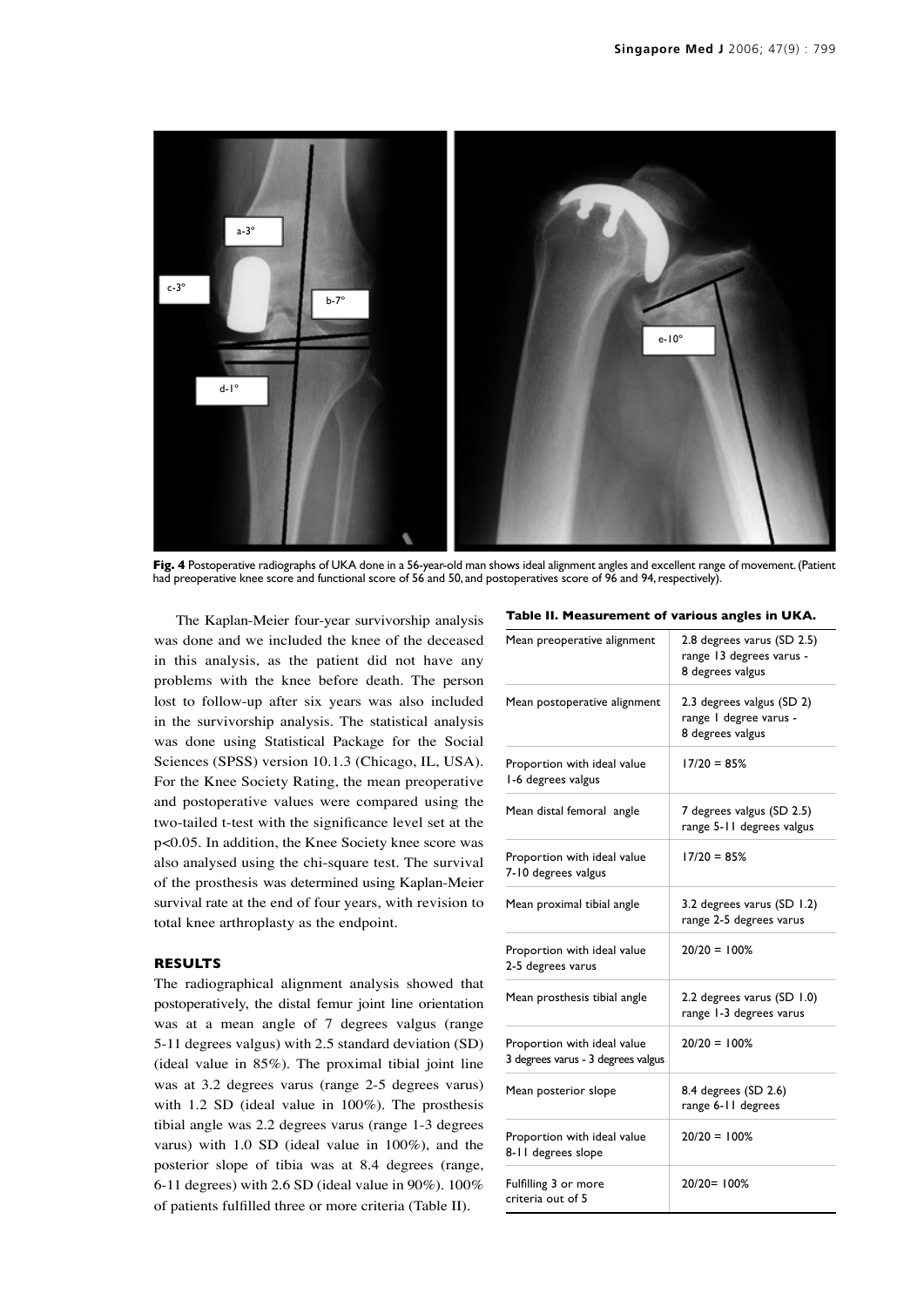The mean Knee Society knee score for the 15 patients (18 knees), who were living and who had not undergone any procedure, improved significantly from 48.6 (range 38-58) to 88.8 (range 68-96). The Functional Score improved from 59.4 (range 40-70) to 89.7 (range 65-100) at the time of latest follow-up (p<0.0001) (Table III). The average range of motion improved from 121.9 degrees (range 90-130 degrees) to 133.8 degrees (range 100-150 degrees) (p<0.05).

In 19 medial unicompartmental arthritic knees, the preoperative femorotibial angle of 2.8 degrees varus (range 13 degrees varus to 8 degrees valgus) was corrected to 2.3 degrees valgus (range 1 degree varus to 8 degrees valgus) at the time of latest evaluation. In one lateral unicompartmental knee arthroplasty, the preoperative femorotibial angle of 7 degrees valgus was corrected to 6 degrees valgus (three knees were outside the ideal range of postoperative alignment (one with 1 degree varus and two others with 8 degrees valgus) (Table IV).

Incomplete radiolucent lines were seen on the initial and final radiographs in 29.4% of knees (80% were tibial), but these lines were <2 mm and were not significant. The final survivorship analysis included 19 knees. One knee required revision to total knee arthroplasty, secondary to aseptic loosening at 23 months (Fig. 5). The Kaplan-Meier four-year survival rate, with revision to total knee arthroplasty as an endpoint, was 91.7%.

## **DISCUSSION**

The purpose of this retrospective study was to report the intermediate-term results of unicompartmental knee arthroplasty and establish the influence of alignment on long-term survivorship of the prosthesis. At 4-8 years follow up, this series of 20 UKAs yielded statistically significant clinical outcome. In this series, one failure was observed. Early failure occurred primarily as a result of aseptic loosening in both the femoral and tibial components. This early failure probably occurred as a result of a functionally-deficient anterior cruciate ligament due to degenerative process, and the distal femoral angle which was in excess of valgus leading to edge loading and polyethylene wear. This patient was treated with conversion to total knee arthroplasty, with no augmentation procedure required.

The average Knee Society knee score for 15 patients (18 knees), who were living and who had not undergone any procedure, improved significantly from 48.6 (range 38-58) to 88.8 (range 68-96). The Functional Score improved from 59.4 (range 40-70) to 89.7 (range 65-100) at the time of latest follow-up (p<0.0001). The average range of

**Table III. Knee Society Rating in open UKA at 4-8 years follow-up.**

| Parameter                          | Preoperative        | Postoperative<br>(statistical<br>significance) |
|------------------------------------|---------------------|------------------------------------------------|
| Pain/range of motion/<br>stability | 48.6<br>range 38-58 | 88.8 (p<0.0001)<br>range 68-96                 |
| <b>Functional score</b>            | 59.4<br>range 40-70 | 89.7 (p<0.0001)<br>range 65-100                |

### **Table IV. Distribution of patients as per zone specific criteria for limb alignment.**

| Zone         | No. of patients |
|--------------|-----------------|
| n            |                 |
|              |                 |
| 2            | 4               |
| $\mathsf{C}$ | 3               |
| ર            | $\overline{2}$  |
|              | Λ               |
| 5            |                 |



**Fig. 5** Postoperative AP radiographs of UKA show (a) edge loading due to malalignment of prosthesis compared with (b) a good alignment in another patient.

motion improved from 121.9 degrees (range 90-130 degrees) to 133.8 degrees (range 100-150 degrees) (Fig. 4). We attribute our good results to careful patient selection and radiographical alignment of the prosthesis.

The contraindications for UKA, as highlighted by Kozinn and Scott<sup>(9)</sup>, were strictly observed and we attribute the longevity of prosthesis to proper selection of patients. Patellofemoral symptoms were considered to be a contraindication to UKA, and no failure was observed because of progression to patellofemoral disease. This finding is in contrast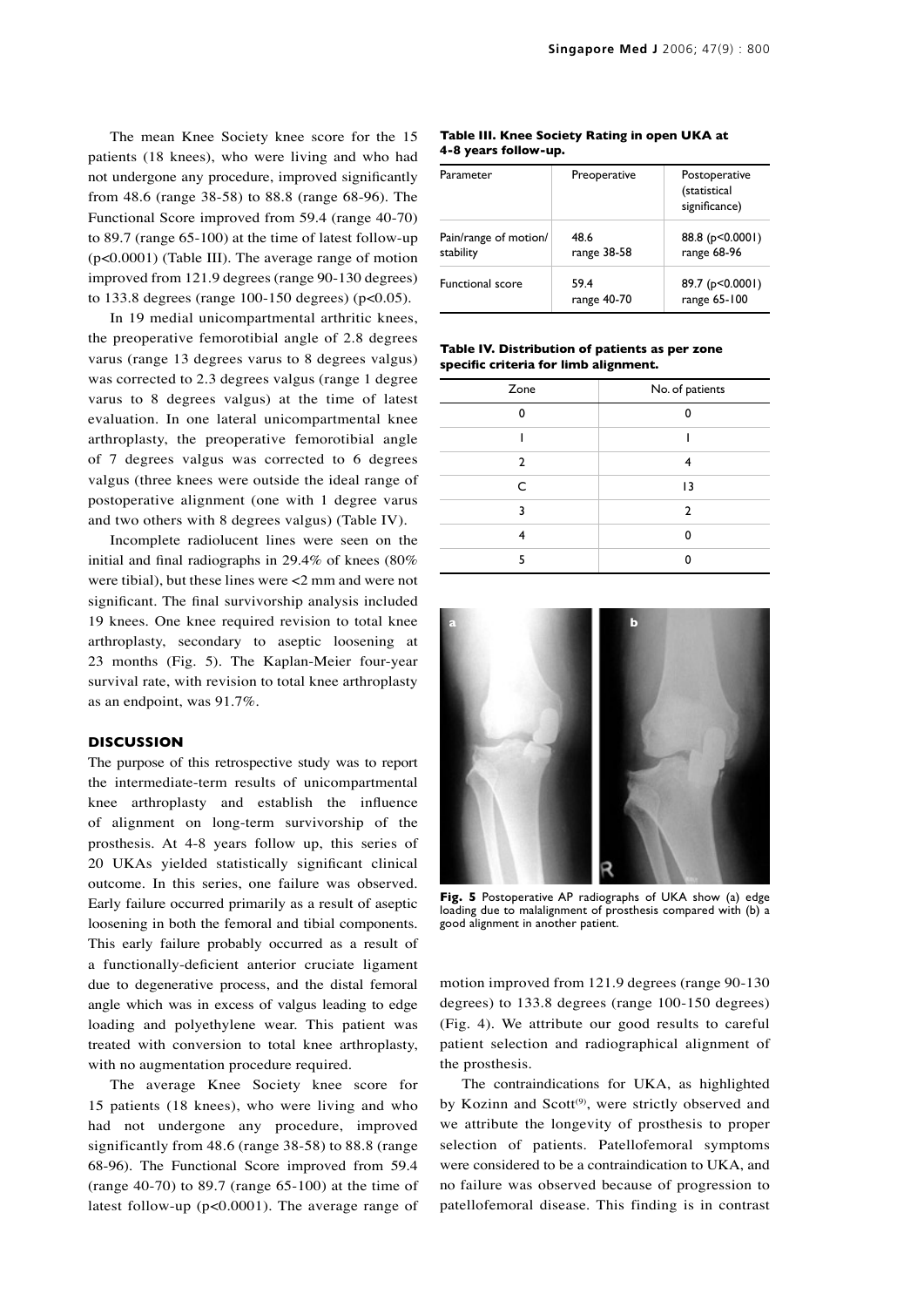to that of Argenson et al $^{(28)}$ , who did not consider the status of patellofemoral joint as a selection criterion. In that study, progression of patellofemoral arthritis was reported in 60% of the knees.

The radiographical alignment analysis showed that postoperatively, the proximal tibial joint line, the prosthesis tibial angle and the posterior slope of tibia were all within the ideal range of values. Three of the knees had mean postoperative tibiofemoral angles not falling within the ideal range. One knee had to be revised to total knee replacement (case of earlier failure at 23 months). One knee had a postoperative tibiofemoral angle of 1 degree varus. This knee has the follow-up of five years and there was no sign of any excess poly wear on medial side. The probable reason for the good result could be due to decreased activity level and lean built. The patient was a 71-year-old and did only household activities. The third knee had 8 degree valgus and is showing some changes in the lateral compartment but the patient is asymptomatic.

The accuracy of implantation is an accepted prognostic factor for long-term survival of UKA. In open UKA, although anatomical landmarks are easily identified, the system offers a limited and potentially-inaccurate instrumentation, which relies on substantial surgeon judgment for prosthesis placement. Rates of inaccurate implantation of 30% have been reported with such instrumentation<sup>(29)</sup>. Failure of medial unicompartmental arthroplasty may be related to wear of the cartilage in the opposite compartment, or to wear and tear in the polyethylene insert. Limb alignment influences both these factors in long-term results of UKA $^{(30,31)}$ .

The outcome of UKA is also enhanced by optimum joint line orientation of the distal femur and proximal tibia. We consider the UKA to be a resurfacing operation, and aim to restore the anatomical joint line orientation by placing the medial tibial plateau slightly more distal than the lateral plateau, as highlighted by Lootvoet et  $al^{(25)}$ . A normal orientation has the advantage of preservation of normal knee kinematics especially with intact cruciate ligaments. Excessive tibial resection results in a lower medial plateau and increased varus tibial inclination, while underresection produces a valgus orientation.

While there is much literature available on the improving outcome and longevity of UKA, the contributions of surgical technique, postoperative alignment and prosthesis placement to the survivorship is less clear. Kennedy and White found that patients with postoperative alignment that is slightly under-corrected had the longest survivorship<sup>(22)</sup>. Over-correction into excessive mechanical valgus tends to place excessive stress on the lateral compartment $(32)$ . On the other hand, some authors concluded that neutral alignment is optimal as under-correction leads to increased polyethylene wear<sup>(32)</sup>. However, this posed a problem, mainly for patients with thin polyethylene of less than 8 mm. We believe that with adequate polyethylene thickness, slight varus alignment will give the best long-term results. In the coronal plane, it is desirable for the tibial tray to be perpendicular to the axis of the tibia. Sitting the implant perpendicular to the mechanical axis minimises the shear at the interface during weight-bearing. Swienckowski and Page found that when there was more than 3 degrees deviation of the tibial tray from the perpendicular of the tibial axis, the clinical result worsened significantly<sup>(18)</sup>.

Through their cadaveric study, Moller et al established the median anatomical tibial slope in the sagittal plane to be 10 degrees<sup> $(27)$ </sup>. They further assessed the effect of posterior slope on the kinematics of UKA. When the tibial implant was placed without any posterior slope, there was posterior articulation of the femoral component on the tibial tray at all degrees of flexion. This resulted in posterior marginal loading that produced a rocking-horse phenomenon during the early stance phase at 0-20 degrees of flexion. It also restricted the range of motion with excessive contact stress during deep flexion.

Conversely, with an anatomical posterior tilt of 10 degrees, the result was optimal central tibial articulation and loading. This was confirmed clinically by Swienckowski and Page, who found that patients with 9 degrees of posterior slope had the best Hospital for Special Surgery (HSS) score and Marmor clinical rating. The outcome deteriorated with excessive (>11 degrees) or inadequate (<8 degrees) posterior slope. Furthermore, the combination of the prosthesis-tibial angle and posterior tibial slope had a cumulative effect. Patients deviating from the ideal range for both these angles had much higher failure rates than the patients who had only deviation of either one plane.

In conclusion, the four-year survival rate of 91.7% with good Knee Society knee rating and radiographical alignment in the present series have led the authors to believe that there is definite influence of radiographical alignment on outcome of UKA. Continued long-term follow-up of these patients may renew enthusiasm for this procedure.